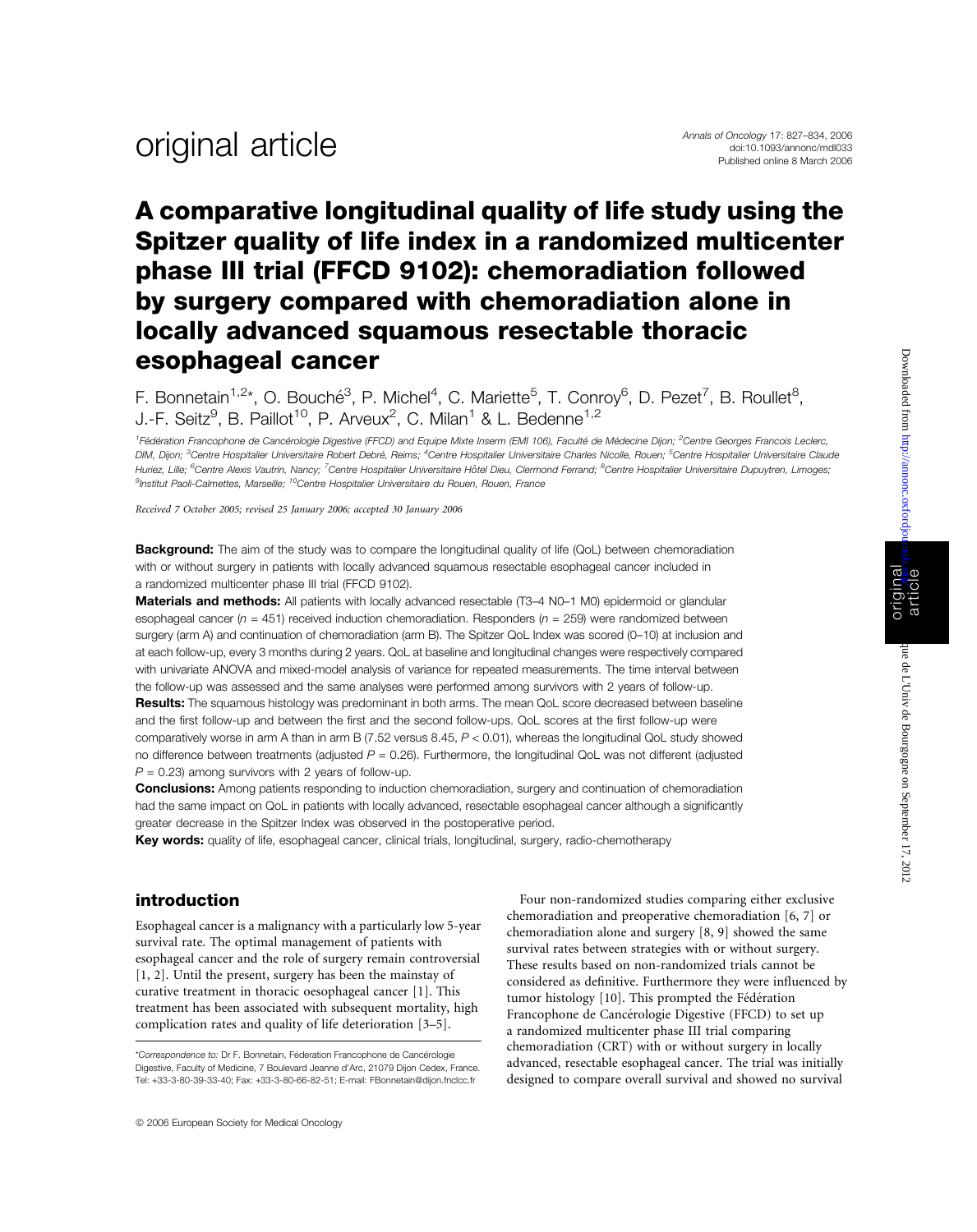# original article Annals of Oncology

difference between these two arms [11]. Health-related quality of life (QoL) was a secondary end point.

Treatment selection should be based on an overall assessment of the patient's general health. From this viewpoint the QoL is now considered an important outcome in clinical cancer trials, particularly if the treatment does not result in overall survival differences [12–14]. It provides complementary and valuable information on the patient's health perception about treatment impact [15, 16]. The FDA (Food and Drug Administration) has reported that QoL is the main outcome to judge efficacy of treatment modalities when no overall survival differences are demonstrated [14, 17, 18].

Few randomized studies have prospectively assessed and compared QoL between esophageal cancer treatment modalities [4, 19, 20]. The aim of this study was to compare the longitudinal QoL between chemoradiation with or without surgery in locally advanced, resectable esophageal cancer within the framework of the randomized multicentric FFCD 9102 phase III trial.

### materials and methods

#### eligibility criteria

Patients were eligible according to the following criteria: a locally advanced epidermoid or adenocarcinoma of the thoracic esophagus (T3–4/ N0–1/ M0); a WHO performance status of 0 to 2; eligibility for surgery (i.e. no contraindication); or a tumor judged resectable. Patients were not included if they had tracheo-bronchial involvement, if they had lost more than 15% of their body weight, or if they presented with evolutive coronary heart disease, decompensated cirrhosis or respiratory insufficiency.

Written informed consent was obtained from all patients. The protocol was approved by the Regional Ethics Committee (CCPPRB de Bourgogne, France).

#### study design and randomization

The trial was constructed with a two-step design. After confirming the eligibility criteria, all registered patients received similar treatment with two cycles of chemoradiation. At the end of this first step, a pre-randomization evaluation was performed. The patient was not randomized if: there was any contraindication to surgery, with the type of treatment left at the investigator's individual discretion; or a partial response was not observed and there was no improvement in dysphagia or chemoradiation was not tolerated.

Clinical response was evaluated by oesophagogram, abdominal ultrasonography, chest X-ray and, if possible, endoscopic ultrasonography. A clinical complete response was defined by the absence of dysphagia and of visible tumor on oesophagogram. A partial response corresponded to a decrease of more than 30% of the tumor length on oesophagogram, which corresponds to the WHO definition of partial response for unidimensionally measurable lesions [21] and improvement of dysphagia.

Dysphagia evaluation was part of the follow-up until death: post therapeutic period then every 3 months for 2 years and every 6 months thereafter.

Patients were randomized through a minimization program in arm A (surgery) or in arm B (continuation of chemoradiation). Stratification was carried-out according to sex, histology (epidermoid versus adenocarcinoma), differentiation (well or moderately differentiated versus poorly differentiated or undifferentiated) and response to induction treatment (complete versus partial response).

#### **QoL**

QoL was evaluated by the Spitzer QoL Index [22, 23], which is a cancer-specific QoL measurement. A score of 0 (worst) to 10 (best) was calculated after answering the five items in the areas of activity, daily life, health perceptions, social support and behavior. Each area was assessed with one item, rated on a Likert three-point scale. The Spitzer Index is a validated tool adapted to French sociological conditions and using a clinician proxy assessment [12, 23]. Due to cancer progression and/or poor health status, patients could not complete QoL questionnaires. Although self-completion was required [15, 24, 25], the Spitzer Index offered a valid QoL assessment to prevent missing data [23, 26–30].

#### timing of QoL assessments

The Spitzer QoL Index was scored by the clinician prior to induction chemoradiation (baseline), at the final work-up after chemoradiation CRT (arm B) or at the first post-surgical follow-up (arm A) and then at each follow-up, every 3 months during 2 years (arms A and B).

#### statistical analysis

All P values are two-sided and analyses were performed with BMDP software. According to the first objective of this study, arm A was considered equivalent to arm B if the 2-year survival rate difference was <10%. To reject this hypothesis, with a bilateral 5% type I error and a power of 80%, 360 randomized patients were required. The recruitment was stopped after the enrollment of 451 patients (259 randomized), based on the advice of an independent data monitoring committee.

Analyses were performed according to the intent-to-treat principle. The baseline characteristics of the two treatment groups were compared with a one way analysis of variance or a Student's t-test for continuous variables and a Pearson chi-squared test for categorical variables. Two patient subgroups according to the observed length of follow-up and survival were defined: death or drop-out  $\langle 2 \rangle$  years versus death or drop out  $\geq 2$  years.

Depending on the treatment arm and the 2-year follow-up subgroups at each of the first five follow-ups: (1) the Spitzer Index compliance rates were described; (2) the Spitzer QoL Index and the time interval between each follow-up (in months) were described with mean, standard deviation (SD), median and range; (3) the ceiling and floor effect were evaluated with frequency [31]; and (4) univariate QoL analysis of variance was performed at baseline and at the first follow-up.

The longitudinal QoL was compared using a mixed-model analysis of variance for repeated measurements (with first order autoregressive covariance matrix) with the aim of assessing a treatment effect irrespective of the follow-up or the time interval between follow-ups [32–35]. If the follow-up effect was significant, a contrast analysis was carried out to investigate the QoL changes between: baseline and the first follow-up; the first and second follow-up; the second and third follow-up; the third and fourth follow-up; the fourth and fifth follow-up. The time interval effect was evaluated using a continuous variable representing the time (in months) between two follow-up visits. The same analyses were performed adjusted on to the 2-year follow-up variable [8] and were performed among the 2-year follow-up subgroup as exploratory analyses.

#### results

#### patients

From February 1993 to December 2000, 451 patients were registered and 444 were considered eligible. A total of 259 patients (58% of the eligible patients) were randomized: 129 were assigned to surgery and 130 to further chemoradiation continuation. The main clinical results have been presented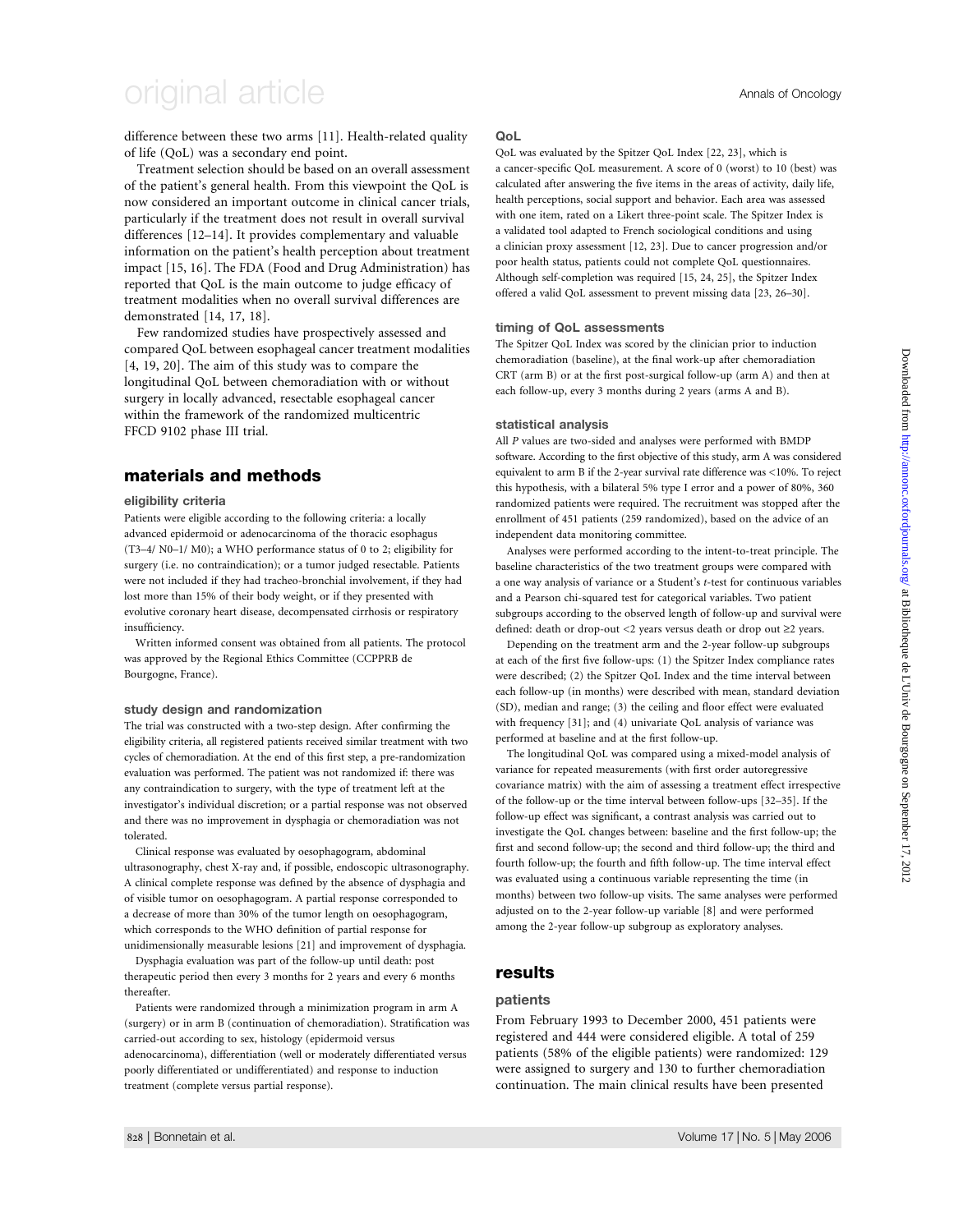elsewhere [11]. The reasons for non-randomization were: no objective response or dysphagia not improved (115 patients), further chemoradiation contraindicated (32 patients who experienced grade 3–4 toxicity), surgery contraindicated (10 patients), patient's refusal (14 patients), death (eight patients) and no pre-randomization treatment (six patients).

The patient's baseline characteristics did not differ between both treatment groups (Table 1). The most common histologic type was epidermoid with a well or moderately differentiated carcinoma.

#### compliance with allocated arm

The compliance rate was 85% in arm A (surgery) and 97% in arm B. In arm A, 16 patients received chemoradiation and three did not receive any treatment. In arm B, one patient had surgery and three had no treatment.

#### therapeutic mortality

During the first 3 months after registration, 12 patients died in arm A (9.3%) and one (0.8%) in arm B ( $P = 0.002$ ). Six-month mortality rates were 15.5% in arm A and 6.2% in arm B ( $P = 0.015$ ).

#### survival

In 259 randomized patients, in arm A compared with arm B, median survival was 17.7 versus 19.3 months and 2-year survival rate was 33.6% versus 39.8%. The overall survival curves were not significantly different (relative risk of death in arm B compared with arm  $A = 0.88$ ; *P* adjusted = 0.44) [11].

#### the entire study group

descriptive and univariate analyses. The Spitzer QoL Index compliance rates were greater among the patients in arm B. This varied respectively from 85% (baseline) to 66% (fifth follow-up) in arm A and from 87% to 67% in arm B (Table 2). At baseline, the QoL scores between arm A [8.44; 95% confidence interval (CI) 8.15–8.74] and arm B (8.70; CI 8.46–8.93) did not significantly differ  $(P = 0.19)$  (Table 2). At the first follow-up, the Spitzer QoL Index was significantly worse in the surgery arm than in arm B ( $P < 0.01$ ): 7.52 (95%) CI 6.94–8.10) versus 8.45 (95% CI 8.06–8.82). The mean difference between arms was 9% of the theoretical range score. For the entire period, the ceiling effect varied from 22% to 52% in arm A and from 32% to 46% in arm B (Table 2). In both arms, the QoL decreased between baseline and the first follow-up and between the first and second follow-up then increased until the fourth follow-up (Figure 1). Between the fourth and fifth follow-up the Spitzer Index decreased in arm B and increased in arm A (Figure 1).

Mean time interval between baseline and the first follow-up was 5.98 months (range 2–17 months) in arm A and 6.26 months (range 2–18 months) in arm B (Table 2). Thereafter, the mean time interval between the first and the second follow-up decreased (Table 2). It increased in arm A until the fifth follow-up. In arm B, it increased until the third follow-up and then decreased (Table 2).

follow-up  $\geq$ 2 years versus follow-up <2 years. While at baseline the Spitzer Index compliance was better in the <2-year follow-up subgroup; thereafter the response rates were globally

#### Table 1. Demographic and clinical characteristics according to therapeutic modalities

|                         | Arm A:<br>surgery |         | Arm B:<br>of radio- | continuation<br>chemotherapy |              |  |
|-------------------------|-------------------|---------|---------------------|------------------------------|--------------|--|
|                         | $\overline{N}$    | $\%$    | $\overline{N}$      | $\frac{0}{6}$                | P value      |  |
| Gender                  | 129               |         | 130                 |                              |              |  |
| Male                    |                   | 93.0    |                     | 93.8                         | 0.79         |  |
| Female                  |                   | 7.0     |                     | 6.2                          |              |  |
| Response to             | 129               |         | 130                 |                              |              |  |
| primary treatment       |                   |         |                     |                              |              |  |
| Complete                |                   | 10.1    |                     | 10.8                         | 0.85         |  |
| Partial                 |                   | 89.9    |                     | 89.2                         |              |  |
| Histology               | 129               |         | 130                 |                              |              |  |
| Epidermoid              |                   | 89.1    |                     | 88.5                         | 0.86         |  |
| Adenocarcinoma          |                   | 10.9    |                     | 11.5                         |              |  |
| Differentiation         | 129               |         | 130                 |                              |              |  |
| Well or moderately      |                   | 78.3    |                     | 77.7                         | 0.91         |  |
| Poorly/undifferentiated |                   | 21.7    |                     | 22.3                         |              |  |
| Dysphagia (Atkinson)    | 128               |         | 130                 |                              |              |  |
| 0/1                     |                   | 50.0    |                     | 56.2                         | 0.32         |  |
| 2/3/4                   |                   | 50.0    |                     | 43.8                         |              |  |
| Follow-up <sup>a</sup>  | 129               |         | 130                 |                              |              |  |
| $<$ 2 years             |                   | 75.2    |                     | 69.2                         | 0.28         |  |
| $\geq$ 2 years          |                   | 24.8    |                     | 30.8                         |              |  |
|                         |                   |         |                     |                              | <b>ANOVA</b> |  |
| At baseline             | N                 | Mean    | $\overline{N}$      | Mean                         | $P$ value    |  |
|                         |                   | (SD)    |                     | (SD)                         |              |  |
| Age (years)             | 129               | 55.80   | 130                 | 57.74                        | 0.13         |  |
|                         |                   | (10.28) |                     | (10.19)                      |              |  |
| Weight (kg)             | 127               | 67.85   | 130                 | 70.08                        | 0.17         |  |
|                         |                   | (13.29) |                     | (12.54)                      |              |  |

 $\chi^{2*}$ , Chi-squared Pearson test significant if  $P < 0.05$ . ANOVA, one way analysis of variance significant if  $P < 0.05$ .

<sup>a</sup>Death or drop-out.

better among survivors with 2-year follow-up. It varied respectively from 88% (baseline) to 76% (fifth follow-up) in the 2-year survivor subgroup and 98%–63% in the other patients. As regards the 2-year follow-up subgroups, the Spitzer score did not differ at baseline (Table 2). At the first follow-up, QoL was significantly better among the 2-year subgroup ( $P < 0.01$ ). The mean difference was equal to 10% of the theoretical range score. For the entire period, the ceiling effect varied from 31% to 59% in the 2-year and from 7% to 31% in the less than 2-year follow-up subgroups (Table 2). The mean time interval between follow-up varied from 6 to 4 months for the 2-year survivors and from 6.3 to 3.3 months for the other patients.

longitudinal QoL analysis. The Spitzer QoL Index changed significantly ( $P < 0.0001$ ) during follow-up (Table 3); however, the treatment modality (arm A or arm B) had no influence on longitudinal QoL ( $P = 0.25$ ). The contrast analysis between each follow-up showed a significant decrease of the Spitzer Index score between baseline and the first follow-up ( $P < 0.001$ ) and between the first and second follow-up ( $P < 0.01$ ).

The time interval adjusted analysis showed the same results (Table 3), i.e. there was a longitudinal change ( $P < 0.0001$ ) and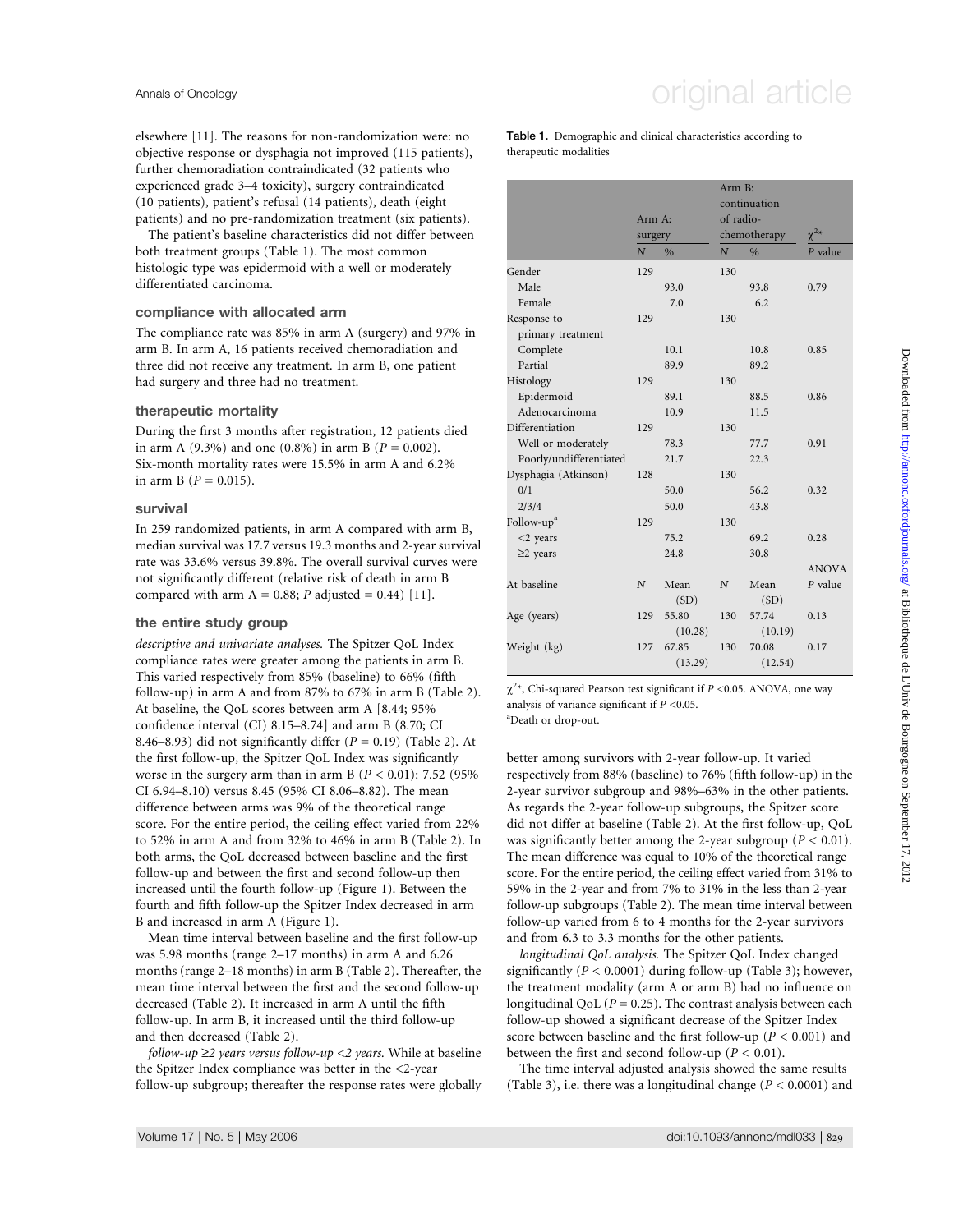# original article Annals of Oncology

Table 2. Spitzer QoL Index and time interval between follow-ups description and comparison according to treatments modalities and 2-years survival

|                                          | <b>ANOVA</b> | Arm A: surgery           |             |                |              | Arm B: continuation of radio-chemotherapy |                    |             |        |              |             |  |
|------------------------------------------|--------------|--------------------------|-------------|----------------|--------------|-------------------------------------------|--------------------|-------------|--------|--------------|-------------|--|
|                                          | $P$ value    | $N (%)^a$                | Mean (SD)   | Median         | Min $(\% )$  | Max $(%)$                                 | $N (%)^a$          | Mean $(SD)$ | Median | Min $(\% )$  | Max $(\% )$ |  |
| Spitzer QoL index                        |              |                          |             |                |              |                                           |                    |             |        |              |             |  |
| Baseline                                 | 0.19         | 110(85.3)                | 8.44 (1.58) | 9              | 1(1.0)       | 10(31.0)                                  | 113 (86.9)         | 8.70(1.26)  | 9      | 4(1.0)       | 10(32.0)    |  |
| First follow-up                          | 0.01         | 73 (65.8)                | 7.52(2.50)  | 8              | 0(4.0)       | 10(22.0)                                  | 92 (74.8)          | 8.45(1.85)  | 9      | 1(1.1)       | 10(37.0)    |  |
| Second follow-up                         |              | 63(69.2)                 | 7.44(2.61)  | 8              | 0(1.6)       | 10(23.8)                                  | 78 (71.5)          | 7.68(2.99)  | 9      | 0(6.4)       | 10(37.2)    |  |
| Third follow-up                          |              | 46(61.3)                 | 7.87(2.43)  | 9              | 0(2.2)       | 10(30.4)                                  | 56 (65.9)          | 8.21 (2.34) | 9      | 0(1.8)       | 10(39.3)    |  |
| Fourth follow-up                         |              | 31 (57.4)                | 8.26(2.67)  | 10             | 0(3.2)       | 10(51.6)                                  | 41(64.1)           | 8.44 (2.40) | 9      | 0(2.4)       | 10(46.3)    |  |
| Fifth follow-up                          |              | 25(65.8)                 | 8.76(2.02)  | 10             | 1(4.0)       | 10(52.0)                                  | 37(77.1)           | 7.81(2.57)  | 9      | 0(2.7)       | 10(32.4)    |  |
| Time interval between follow-up (months) |              |                          |             |                |              |                                           |                    |             |        |              |             |  |
| $0 - 1$                                  | 0.40         | 111                      | 5.98(2.69)  | 5              | 2            | 17                                        | 123                | 6.26(2.31)  | 6      | 2            | 18          |  |
| $1 - 2$                                  |              | 91                       | 4.11(2.33)  | $\overline{4}$ | $\mathbf{1}$ | 11                                        | 109                | 3.76(2.10)  | 3      | $\mathbf{0}$ | 11          |  |
| $2 - 3$                                  |              | 75                       | 4.21(2.66)  | 3              | $\mathbf{1}$ | 15                                        | 85                 | 4.37(3.62)  | 3      | $\Omega$     | 26          |  |
| $3 - 4$                                  |              | 54                       | 4.67(3.56)  | 3.5            | $\Omega$     | 19                                        | 64                 | 4.26(2.85)  | 3      | $\mathbf{0}$ | 12          |  |
| $4 - 5$                                  |              | 38                       | 5.02(3.31)  | $\overline{4}$ | 1            | 17                                        | 48                 | 4.29(2.91)  | 3      | 1            | 14          |  |
|                                          | <b>ANOVA</b> | Follow-up $\geq$ 2 years |             |                |              |                                           | Follow-up <2 years |             |        |              |             |  |
|                                          | $P$ value    | $N (%)^a$                | Mean (SD)   | Median         | Min $(\% )$  | Max $(\% )$                               | $N (%)^a$          | Mean (SD)   | Median | Min $(\% )$  | Max $(\% )$ |  |
| Spitzer QoL Index                        |              |                          |             |                |              |                                           |                    |             |        |              |             |  |
|                                          |              |                          |             |                |              |                                           |                    |             |        |              |             |  |
| Baseline                                 | 0.52         | 64 (88)                  | 8.67(1.51)  | 9              | 1(1.6)       | 10(31.3)                                  | 159 (98)           | 8.53(1.39)  | 9      | 3(0.6)       | 10(31.4)    |  |
| First follow-up                          | 0.002        | 55 (76)                  | 8.71 (1.60) | 9              | 4(1.8)       | 10(40.0)                                  | 110(68)            | 7.70(2.39)  | 8      | 0(2.7)       | 10(25.5)    |  |
| Second follow-up                         |              | 59 (82)                  | 8.85(1.39)  | 9              | 5(5.1)       | 10(40.7)                                  | 82 (64)            | 6.66(3.21)  | 8      | 0(7.3)       | 10(24.4)    |  |
| Third follow-up                          |              | 52 (72)                  | 9.02(1.45)  | 9              | 4(1.9)       | 10(48.1)                                  | 50 (57)            | 7.06(2.73)  | 8      | 0(4.0)       | 10(22.0)    |  |
| Fourth follow-up                         |              | 49 (72)                  | 9.22(1.33)  | 10             | 4(2.0)       | 10(59.2)                                  | 23(46)             | 6.52(3.34)  | 7      | 0(8.7)       | 10(26.1)    |  |
| Fifth follow-up                          |              | 47 (76)                  | 8.96 (1.76) | 10             | 1(2.1)       | 10(51.1)                                  | 15(63)             | 5.80(2.60)  | 6      | 0(6.7)       | 10(6.7)     |  |
| Time interval between follow-up (months) |              |                          |             |                |              |                                           |                    |             |        |              |             |  |
| $0 - 1$                                  | 0.64         | 72                       | 6.01(2.40)  | 6              | 3            | 18                                        | 162                | 6.20(2.55)  | 6      | 2            | 17          |  |
| $1 - 2$                                  |              | 72                       | 4.42(2.31)  | $\overline{4}$ | $\mathbf{1}$ | 11                                        | 128                | 3.64(2.03)  | 3      | $\mathbf{0}$ | 11          |  |
| $2 - 3$                                  |              | 72                       | 5.42(4.10)  | $\overline{4}$ | $\mathbf{1}$ | 26                                        | 88                 | 3.37(1.82)  | 3      | $\mathbf{0}$ | 11          |  |
| $3 - 4$                                  |              | 68                       | 5.26(3.55)  | $\overline{4}$ | $\mathbf{1}$ | 19                                        | 50                 | 3.34(2.20)  | 3      | $\mathbf{0}$ | 10          |  |

Spitzer QoL Index varied from 0 (worse) to 10 (best). SD, standard deviation. One way analysis of variance significant if  $P < 0.01$ . a Percent of responder among patients with follow-up.



Figure 1. Mean Spitzer QoL Index at each follow-up in both arms on the whole population. Spitzer QoL index varied from 0 (worse) to 10 (best).

no treatment effect ( $P = 0.26$ ). The time interval effect was nearly significant ( $P = 0.06$ ): a longer time interval between follow-up was associated with a better QoL (Table 3). The contrast analysis between each follow-up revealed a significant decrease between baseline and the first follow-up  $(P < 0.001)$  and between the first and second follow-up  $(P < 0.05)$ .

The 2-year follow-up status adjusted analysis confirmed that the Spitzer QoL Index changed significantly during the five follow-up visits ( $P < 0.0001$ ) and that type of treatment had no impact on longitudinal QoL ( $P = 0.40$ ). However, the 2-year follow-up had a significant influence on the QoL  $(P < 0.0001)$ : whatever the treatment, at each follow-up survivor patients with 2 years follow-up had a better QoL than the patients who previously died or dropped-out. The contrast analysis showed a significant decrease of the Spitzer score between baseline and the first follow-up ( $P < 0.0001$ ) and between the first and second follow-up ( $P < 0.001$ ).

The time interval between follow-up adjusted analysis showed the same results (Table 3). The time interval effect was not significant ( $P = 0.24$ ). The Spitzer Index globally changed during follow-up ( $P < 0.0001$ ). The QoL was significantly better among the 2-year follow-up subgroup ( $P < 0.0001$ ). The treatment arms had no influence on longitudinal QoL  $(P = 0.40)$ . The contrast analysis confirmed a decrease of the Spitzer QoL Index between baseline and the first follow-up  $(P < 0.01)$  and between the first and second follow-up  $(P < 0.01)$ .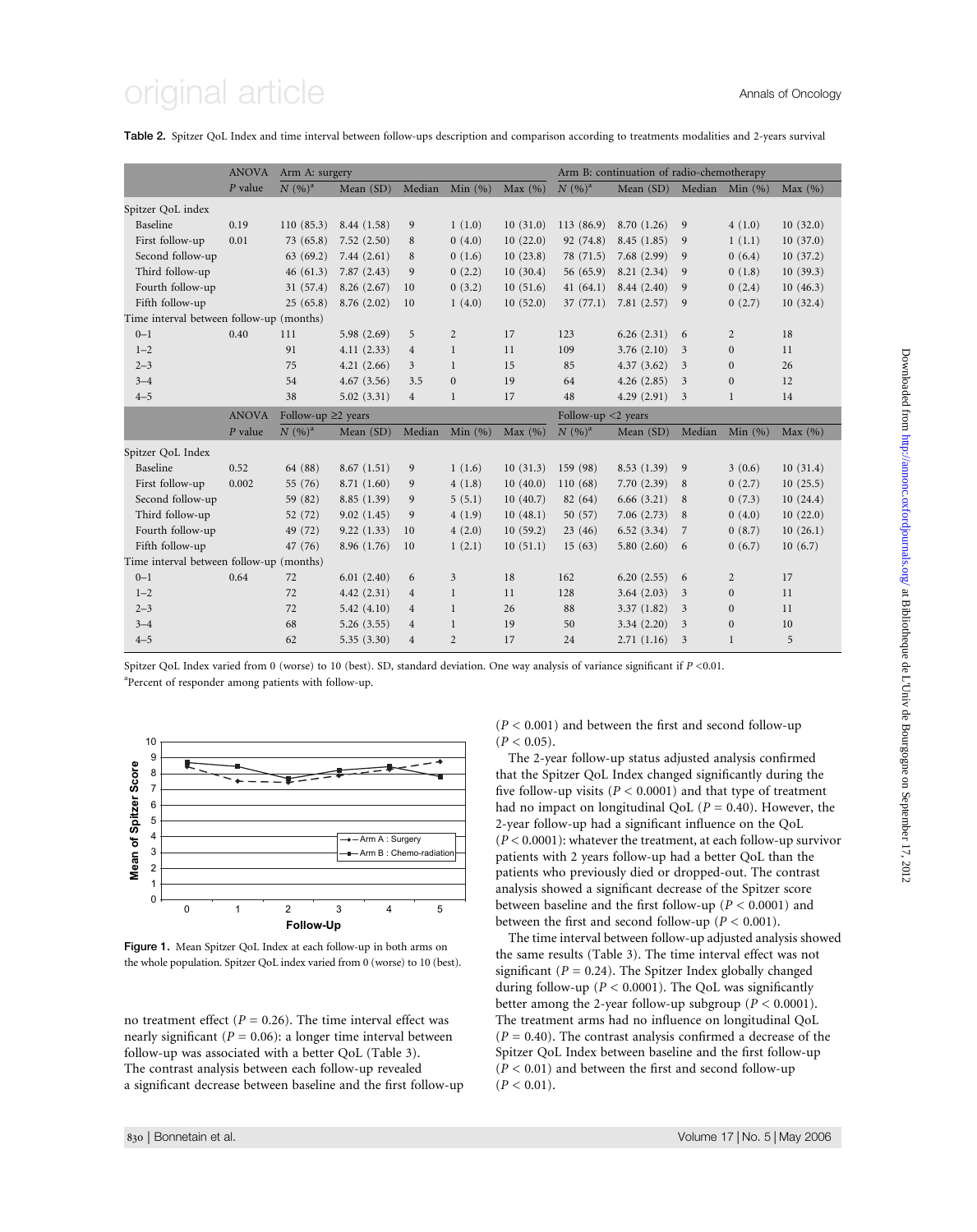# Annals of Oncology **Annals of Oncology** original article

Table 3. Analysis of longitudinal Spitzer QoL Index using a mixed model analysis of variance for repeated measurements among the whole population and the 2-year follow-up subgroup

|                                           | Among the whole population $(N = 234)$ |                |           |                |           |                |           |                | Among 2-year follow-up subgroup ( $N = 68$ ) |                |           |                  |  |
|-------------------------------------------|----------------------------------------|----------------|-----------|----------------|-----------|----------------|-----------|----------------|----------------------------------------------|----------------|-----------|------------------|--|
|                                           | Model 1                                |                | Model 2   |                | Model 3   |                | Model 4   |                | Model 1                                      |                | Model 2   |                  |  |
|                                           | $\beta^a$                              | $\overline{P}$ | $\beta^a$ | $\overline{P}$ | $\beta^a$ | $\overline{P}$ | $\beta^a$ | $\overline{P}$ | $\beta^a$                                    | $\overline{P}$ | $\beta^a$ | $\boldsymbol{P}$ |  |
| Constant                                  | 7.83                                   | 0.0000         | 7.56      | 0.0000         | 7.96      | 0.0000         | 7.79      | 0.0000         | 8.83                                         | 0.0000         | 8.83      | 0.0000           |  |
| Follow-ups <sup>b</sup>                   |                                        | 0.0000         |           | 0.0000         |           | 0.0000         |           | 0.0000         |                                              | 0.6747         |           | 0.6988           |  |
|                                           | 0.75                                   | 0.0002         | 1.01      | 0.0002         | 0.93      | 0.0001         | 1.09      | 0.0011         | $-0.19$                                      |                | $-0.19$   |                  |  |
| $\overline{2}$                            | 0.14                                   | 0.0017         | $-0.01$   | 0.0309         | 0.29      | 0.0004         | 0.20      | 0.0053         | $-0.18$                                      |                | $-0.19$   |                  |  |
| 3                                         | $-0.42$                                | 0.3690         | $-0.43$   | 0.4171         | $-0.34$   | 0.5973         | $-0.35$   | 0.9614         | $-0.07$                                      |                | $-0.07$   |                  |  |
| $\overline{4}$                            | $-0.24$                                | 0.4912         | $-0.26$   | 0.5550         | $-0.23$   | 0.9209         | $-0.25$   | 0.1032         | 0.10                                         |                | 0.10      |                  |  |
| 5                                         | $-0.07$                                | 0.7527         | $-0.11$   | 0.7896         | $-0.21$   | 0.4009         | $-0.24$   | 0.4223         | 0.25                                         |                | 0.25      |                  |  |
| Treatment <sup>c</sup>                    | $-0.13$                                | 0.2533         | $-0.12$   | 0.2642         | $-0.10$   | 0.3573         | $-0.09$   | 0.3660         | $-0.15$                                      | $P = 0.23$     | $-0.15$   | $P = 0.23$       |  |
| Arm A versus B                            |                                        |                |           |                |           |                |           |                |                                              |                |           |                  |  |
| Time interval between                     |                                        |                | 0.07      | 0.0651         |           |                | 0.04      | 0.2413         |                                              |                | 0.001     | 0.9704           |  |
| follow-ups (in months)                    |                                        |                |           |                |           |                |           |                |                                              |                |           |                  |  |
| Drop-out or death:                        |                                        |                |           |                | $-0.75$   | 0.0000         | $-0.74$   | 0.0000         |                                              |                |           |                  |  |
| $\langle 2 \rangle$ versus $\geq 2$ years |                                        |                |           |                |           |                |           |                |                                              |                |           |                  |  |
| AIC                                       |                                        | $-1614$        |           | $-1612$        |           | $-1592$        |           | $-1592$        |                                              | $-556$         |           | $-556$           |  |

<sup>a</sup>Regressions terms.

b Contrast analysis: 1, baseline versus first follow-up; 2, first versus second follow-up; 3, second versus third follow-up; 4, third versus fourth follow-up; 5, fourth versus fifth follow-up.

c Treatment: arm A (surgery) versus arm B (continuation of RCT).

AIC, Akaike's information criterion.

#### the 2-year follow-up subgroup

descriptive and univariate analysis. In the 2-year follow-up subgroup ( $n = 68$ ), the Spitzer QoL Index response rates were better among the patients in arm B. It varied from 91% (baseline) to 67% (fifth follow-up) in arm A and from 87% to 83% in arm B. The QoL at baseline did not differ between arms A and B (Table 4). At the first follow-up, the Spitzer score in arm B (9.21; 95% CI 8.84–9.58) was significantly better than in arm A (7.95; 95% CI 7.08–8.82;  $P < 0.01$ ). The mean difference between arms was 1.26 points, i.e. approximately 13% of the theoretical range score.

According to baseline, the QoL decreased in arm A and increased in arm B at the first follow-up (Figure 2). Then, it increased in arm A until the fourth follow-up. The Spitzer Index decreased in arm B at the second follow-up and then remained constant (Figure 2). The time interval between baseline and first follow-up did not differ between treatment modalities (Table 4). In both arms, it was shorter between the first and the second follow-up and longer afterwards (Table 4).

longitudinal QoL analysis. The mixed-model analysis of variance for repeated measurements, whether or not adjusted for the time interval between follow-ups (Table 3) revealed that the longitudinal OoL did not differ between arms ( $P = 0.23$ ). The Spitzer Index score did not change significantly during the follow-up ( $P = 0.70$ ). The time interval between follow-ups had no influence on the longitudinal QoL ( $P = 0.97$ ).

### discussion

Our study demonstrated that in patients responding to induction chemoradiation and with a predominant squamous histology, surgery or continuation of chemoradiation had the

same overall impact in locally advanced, resectable esophageal cancer. There was no difference in the overall survival between arms [11]. The longitudinal QoL measured by the Spitzer Index did not differ between these treatment modalities. In the chemoradiation arm, the 3-month mortality was lower, the hospital stay was shorter than in the surgery arm, but there was more frequent palliative procedures against dysphagia (stent or dilatation)  $(P < 0.0001)$  [11]. Nevertheless, this did not appear to influence longitudinal QoL in patients, particularly among long-term survivors.

As previously shown, the longitudinal QoL of the 2-year survivors (without drop-out) was significantly better than other patients in both arms [3, 20, 36]. Patients who die within 2 years often suffer from an irreversible degradation of QoL whatever the treatment [3]. However, our study revealed that among the latter survivors, QoL appeared to remain constant during the trial and suggested an association between overall survival and QoL level whatever the treatment [36, 37]. The poor long-term survival also implied that few patients had a long-term QoL follow-up, reducing the power of our longitudinal study.

Despite these overall results, there was a greater QoL decrease at the first follow-up in the surgery arm and a better QoL was observed in the chemoradiation arm. Some studies showed the same impact among the 2-year survivors [3, 20], whereas another study had shown an unaltered global evaluation of QoL, although physical symptoms increased at postoperative assessment [38]. In our study, among survivors with at least 2 years of follow-up, the mean difference between arms represented 13% of the Spitzer theoretical range score. This difference was greater than 10% and was considered clinically significant [12, 39]. In the entire population, the difference was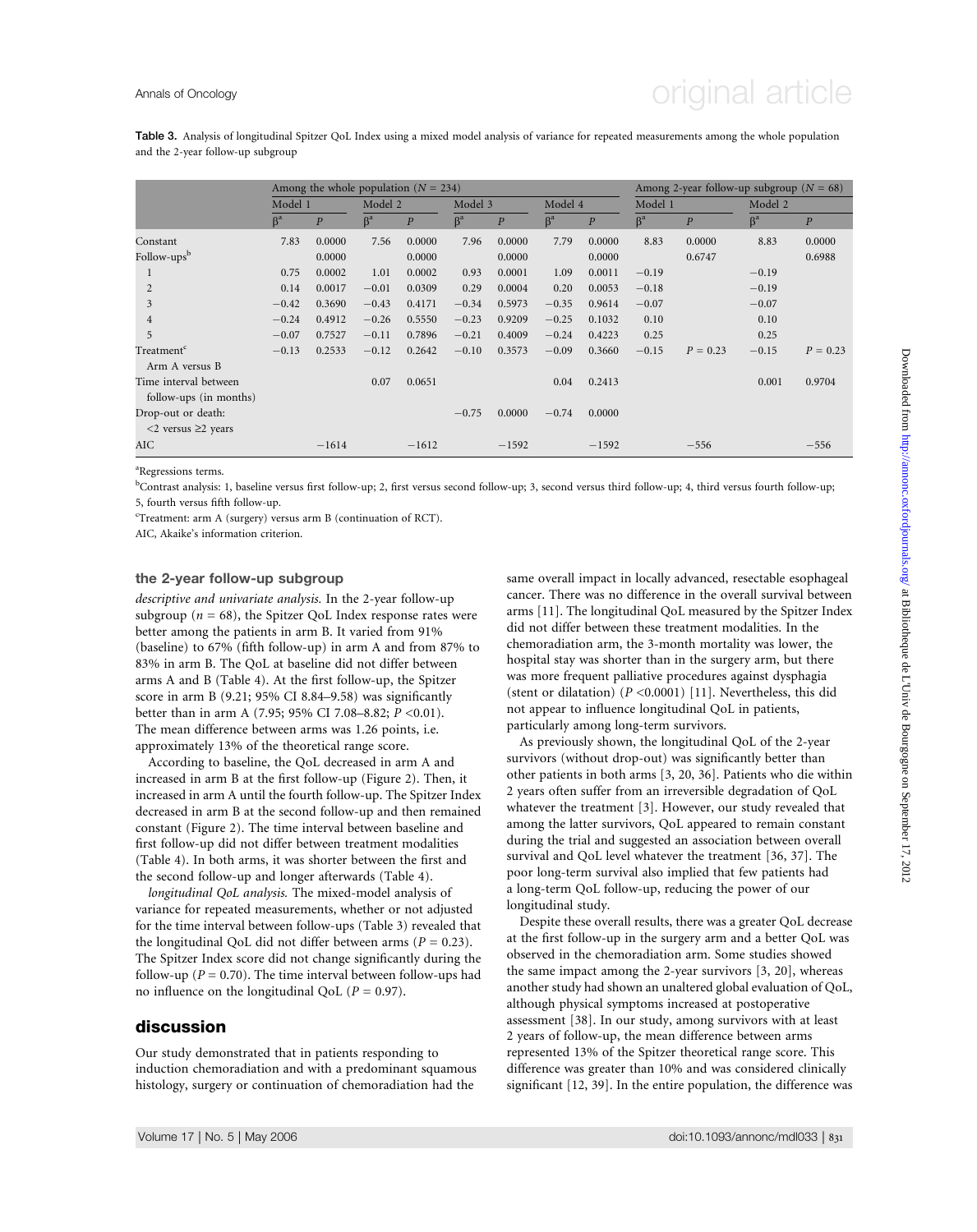Table 4. Description and comparison of Spitzer QoL Index and time interval between follow-ups according to treatment modalities among the 2-year follow-up subgroup

|                                          | <b>ANOVA</b> | Arm A: surgery |             |                |                |           | Arm B: continuation of radio-chemotherapy |             |                |                |             |  |
|------------------------------------------|--------------|----------------|-------------|----------------|----------------|-----------|-------------------------------------------|-------------|----------------|----------------|-------------|--|
|                                          | $P$ value    | $N (%)^a$      | Mean $(SD)$ | Median         | Min $(\% )$    | Max $(%)$ | $N (%)^a$                                 | Mean $(SD)$ | Median         | Min $(\% )$    | Max $(\% )$ |  |
| Spitzer OoL Index                        |              |                |             |                |                |           |                                           |             |                |                |             |  |
| Baseline                                 | 0.14         | 29(91)         | 8.35(2.00)  | 9              | 1(3.4)         | 10(34.5)  | 35 (87)                                   | 8.94(0.87)  | 9              | 7(5.7)         | 10(28.6)    |  |
| First follow-up                          | 0.01         | 22(69)         | 7.95(1.93)  | 9              | 4(4.5)         | 10(27.3)  | 33(82)                                    | 9.21(1.05)  | 9              | 5(3.0)         | 10(48.5)    |  |
| Second follow-up                         |              | 25(78)         | 8.68(1.46)  | 9              | 5(4.0)         | 10(36.0)  | 34(85)                                    | 8.97(1.34)  | 9              | 5(5.9)         | 10(44.1)    |  |
| Third follow-up                          |              | 22(69)         | 9.04(1.59)  | 9.5            | 4(4.5)         | 10(50.0)  | 30(75)                                    | 9.00(1.36)  | 9              | 5(6.7)         | 10(46.7)    |  |
| Fourth follow-up                         |              | 19(63)         | 9.26(1.63)  | 10             | 4(5.3)         | 10(73.7)  | 30(79)                                    | 9.20(1.13)  | 9.5            | 5(3.3)         | 10(50.0)    |  |
| Fifth follow-up                          |              | 18(67)         | 9.17(2.12)  | 10             | 1(5.6)         | 10(66.7)  | 29(83)                                    | 8.83(1.51)  | 9              | 4(3.4)         | 10(41.4)    |  |
| Time interval between follow-up (months) |              |                |             |                |                |           |                                           |             |                |                |             |  |
| $0 - 1$                                  | 0.66         | 32             | 5.87(2.18)  | 5.5            | 3              | 11        | 40                                        | 6.12(2.56)  | 6              | $\overline{3}$ | 18          |  |
| $1 - 2$                                  |              | 32             | 4.53(2.35)  | $\overline{4}$ | $\mathbf{I}$   | 11        | 40                                        | 4.32(2.29)  | 3              |                | 11          |  |
| $2 - 3$                                  |              | 32             | 5.12(3.19)  | $\overline{4}$ | н.             | 15        | 40                                        | 5.65(4.68)  | $\overline{4}$ |                | 26          |  |
| $3 - 4$                                  |              | 30             | 6.20(3.99)  | 6              | $\overline{2}$ | 19        | 38                                        | 4.53(3.02)  | 3              |                | 12          |  |
| $4 - 5$                                  |              | 27             | 5.85(3.58)  | 5              | $\overline{2}$ | 17        | 35                                        | 4.97(3.06)  | 3              | $\overline{2}$ | 14          |  |
|                                          |              |                |             |                |                |           |                                           |             |                |                |             |  |

Spitzer QoL Index varied from 0 (worse) to 10 (best). SD, standard deviation.

ANOVA, one way analysis of variance significant if  $P < 0.01$ .

a Percent of responder among patients with follow-up.



Figure 2. Mean Spitzer QoL Index at each follow-up according to treatment modalities among the 2-year follow-up subgroup.

9% and the Spitzer score decreased at the first and second follow-up in both arms. Regarding QoL, the surgery and the post-surgery experience seemed initially to be poor while there was no improvement of survival. Although the longitudinal QoL did not differ between arms, these results should be considered in therapeutic decision. We have not explored the QoL of non-responder patients. As demonstrated by a German study [40], response to induction chemotherapy was identified as a single independent prognostic factor (HR = 0.30; 95% CI 0.19–0.47). This study confirmed our survival results in responder patients. Regarding our results among responder patients, surgery should not be considered as standard treatment. However, among non-responder patients, surgery seemed to improve survival suggesting that non-responder to induction chemoradiation could have a potential benefit of curative surgery [40]. This hypothesis should be proven by larger trials and/or meta-analyses.

In this study, an analysis was performed in the subgroup of patients who lived longer than 2 years with follow-up. It was

carried-out with the aim of reducing the biases of missing values and drop-out patterns [27, 41–43], the potential confounding effect of recurrences and the time interval variability between follow-ups [35]. This approach only partially reduces these biases [41]. However, based on the QoL study, it represented a more specific health and care profile and it is reasonable to assume that the missing data mechanism is homogeneous within this defined health state trajectory and trial participation [3, 20, 44]. Nevertheless, the results of the multivariate analysis of variance for repeated measurements revealed some interesting points. In the entire population, the time interval between follow-ups effect was nearly significant: the longer the time interval, the better the QoL. In contrast, the 2-year follow-up adjusted analysis showed that the time interval did not influence the Spitzer Index score. Therefore, the time interval between follow-ups could be associated with the 2-year survival: it was consistently shorter for those who died or dropped-out within 2 years. Among survivors with 2-year follow-up, the time interval had no direct influence on QoL assessment, whatever the treatment. As sensitivity analyses, the time interval adjusted analyses confirmed our results with robustness [44]. Further statistical models and analysis taking into account this potential bias are warranted, for example, time until definitive QoL deterioration should be an alternative [45].

The Spitzer Index is a global QoL index and has been assessed by clinicians so it could be considered as not relevant to capture the perceived QoL [15, 25]. Physician or other observer ratings of patient's health-related QoL have previously obtained a moderate correlation with self-appraised QoL [25]. Physicians seemed to underestimate QoL (by 10% on average) and the severity of symptoms [12, 24]. In contrast, professionals can also provide useful information particularly regarding the more concrete, observable aspects of QoL [46–48]. Specific instruments to assess esophageal cancer have been shown to be more accurate and responsive to evaluate QoL [49–51].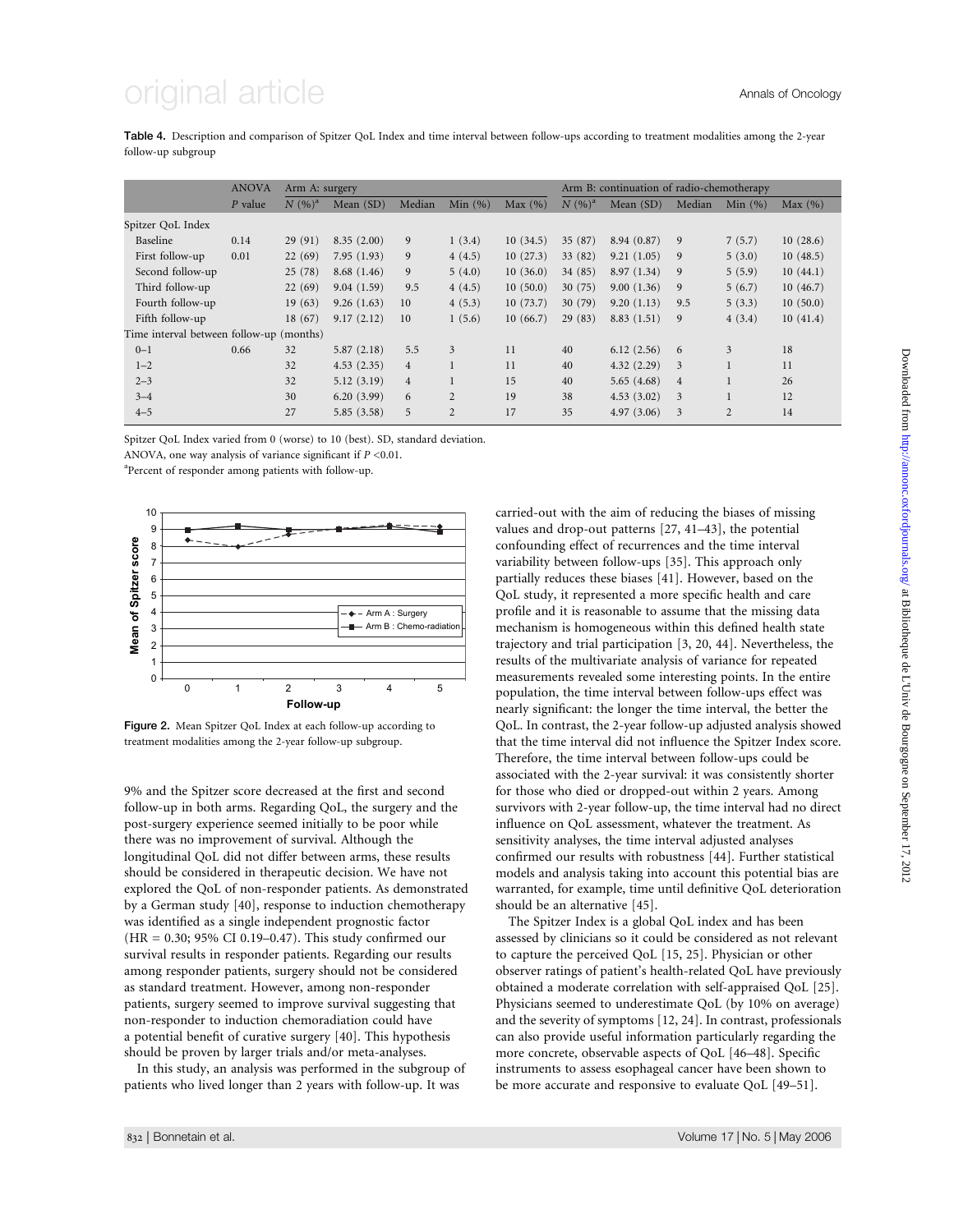However, a global QoL index remains relevant to compare the global impact of treatment arms during times [12, 29, 30]. Furthermore, the use of a clinician proxy to assess QoL could improve data collection when patients are unable to complete a questionnaire [46–48]. We were not able to maintain optimal compliance rates during the study. According to non-random missing data, the QoL in both arms was probably over estimated in the last follow-ups [42]. The acceptability of QoL assessment should be specifically evaluated and optimized in further FFCD trials to prevent missing data [26, 27].

The longitudinal change may have been compromised by ceiling effects. Therefore, the Spitzer Index cannot be used to detect any specific difference in change between arms at a higher level. These psychometric properties were one of the principal limitations of our results concerning the positive impact of the treatment modalities, particularly in the 2-year follow-up subgroup. In contrast, agreement between patients and proxies seemed to be greater when QoL is very poor or very good, known respectively as the floor and ceiling effect [24]. Therefore, the global positive or negative impact of the treatment modalities on QoL was not compromised but could be underestimated.

To our knowledge and despite other studies, no other randomized study comparing chemoradiation with or without surgery in locally advanced, resectable esophageal cancer has investigated longitudinal QoL [1, 2, 40]. Considering the limits of our study and the predominance of squamous histology, surgery and exclusive concomitant chemoradiation had the same impact on the longitudinal Spitzer QoL Index. Further randomized studies among responder and non-responder patients to induction chemoradiotherapy with multidimensional and esophageal cancer specific QoL instruments are warranted to confirm our results.

### acknowledgements

This study was supported by grants from the Ligue Nationale Contre le Cancer (LNCC), the Fonds de la Recherche de la Société Nationale Française de Gastroentérologie (SNFGE), the Programme Hospitalier pour la Recherche Clinique (PHRC) and the Association pour la Recherche contre le Cancer (ARC).

Presented in part at the Thirty-ninth Annual Meeting of the American Society of Clinical Oncology, 2003.

The authors thank Richard Medeiros, Rouen University Hospital Medical Editor, for his valuable contribution in editing the manuscript. We are indebted to Mrs. Cécile Girault for data management.

In addition to the authors, the following investigators participated in the FFCD 9102 trial: J.-P. Herr (Chalon sur Saône Private Hospital Saint Marie); J. Butel, P. Desselle, J. C. Brice (Abbeville Hospital); B. Tissot (Agen Hospital); A. Votte-Lambert, J. P. Joly (Amiens University Hospital); P. Burtin, J. P. Arnaud (Angers University Hospital); P. Cellier (Angers Anticancer Centre); F. Estermann (Annemasse Hospital; B. Chauvet (Ste Catherine Institute Avignon); E. Maringe (Beaune Hospital); F. Ozanne (Beauvais Hospital); F. Varlet (Béthune Private Hospital Ambroise Paré);

# Annals of Oncology **Annals of Oncology** original article

Y. Becouarn, A. Avril (Bordeaux Anticancer Centre Bergonié); P. Rougier, B. Nordlinger (Boulogne-Billancourt University Hospital Ambroise Paré); M. Vincendet (Boulogne Sur Mer Private Hospital); J. Charneau (Boulogne Sur Mer Hospital); D. Pillon (Bourg En Bresse Hospital); N. Stremsdoerfer, M. Pelletier (Bourgoin-Jallieu Hospital); M. C. Clavero-Fabri (Bligny Hospital—Briis Sous Forges); B. Leduc (Brive Hospital); P. Segol, L. P. Argouach, A. Roussel, J. Maurel, R. Salame (Caen University Hospital); J. Lacourt, P. Janoray, O. Ruget (Chalon Sur Saône Private Hospital Ste Marie); D. Baudet-Klepping (Chalon Sur Saône Hospital); G. Dupont (Chaumont Private Hospital); G. Bommelaer (Clermont-Ferrand University Hospital); P. Ruszniewski, P. Hammel (Beaujon University Hospital, Clichy); S. Chaussade, B. Dousset (Cochin University Hospital); B. Denis, J. D. Wagner, E. Tamby, T. Petit, A. M. Weiss (Colmar Hospital Pasteur); J. C. Barbare (Compiègne Hospital); J. L. Jouve, J. M. Phelip, P. Senesse, C. Michiels (Dijon University Hospital); P. Maingon, B. Coudert, J. Fraisse (Dijon Anticancer Centre Georges-François Leclerc); L. Gasnault, J. H. Gstach, B. Guichard (Dunkerque Hospital); M. Howaizi (Eaubonne Hospital); A. Queuniet (Elbeuf Hospital); P. Geoffroy, C. Picot (Epernay Private Hospital); J. Fournet, M. Mousseau (Grenoble University Hospital); C. Stampfli, P. M. Langlet (Laval Hospital); J. Doll (Le Chesnay University Hospital); A. Mignot; S. Durand (Le Havre Hospital); C. Buffet (Le Kremlin Bicêtre University Hospital); J. P. Triboulet, P. Quandalle, F. Denimal, M. Hebbar (Lille University Hospital); Mirabel (Lille Anticancer Centre Oscar Lambret); G. Lledo (Lyon Private Hospital St Jean); M. Giovannini (Marseille Anticancer Centre Paoli-Calmettes); P. Souillac (Meaux Hospital); M. Untereiner (Metz Private Hospital); C. Bernard (Metz Hospital); E. Leroy-Terquem (Meulan Hospital); H. Lacroix (Nantes University Hospital); E. Francois (Nice Anticancer Centre Antoine-Lacassagne); J. P. Lagasse, N. Breteau (Orléans Hospital); J. L. Legoux (Pessac University Hospital); J. C. Etienne (Poissy Hospital); J. F. Delattre, D. Lubrano, N. Levy-Chazal, J. P. Palot (Reims University Hospital); S. Nasca, L. Demange, T. D. Nguyen (Reims Anticancer Centre); J. Godinot, S. Seng (Rouen Anticancer Centre); H. Becquerel, P. Teniere (Rouen University Hospital); P. Thevenet, H. Le Brise, J. Fleury (Saint-Malo Hospital); J. Kammerer, H. Cosme (Sens Hospital); P. Novello (Saint Denis Anticancer Centre René-Huguenin); J. P. Avignon, P. Parisot, C. Berton, Legueul, G. Aunis (St Jean de Braye Private Hospital); D. Vetter (Strasbourg University Hospital); C. Platini (Thionville Hospital); L. Cals (Toulon Hospital); D. Rouhier, B. Robin, T. Champetier, A. Cartalat (Valence Private Hospital Pasteur/Générale/Polyclinique); C. Marchal, F. Guillemin (Vandoeuvre Anticancer Centre); A. Vautrin, M. Flamenbaum, D. Cassan (Vichy Hospital); M. Ducreux (Villejuif Anticancer Centre Gustave-Roussy).

### references

- 1. Enzinger PC, Mayer RJ. Esophageal cancer. N Engl J Med 2003; 349: 2241–2252.
- 2. Wu PC, Posner MC. The role of surgery in the management of oesophageal cancer. The Lancet Oncology 2003; 4: 481–488.